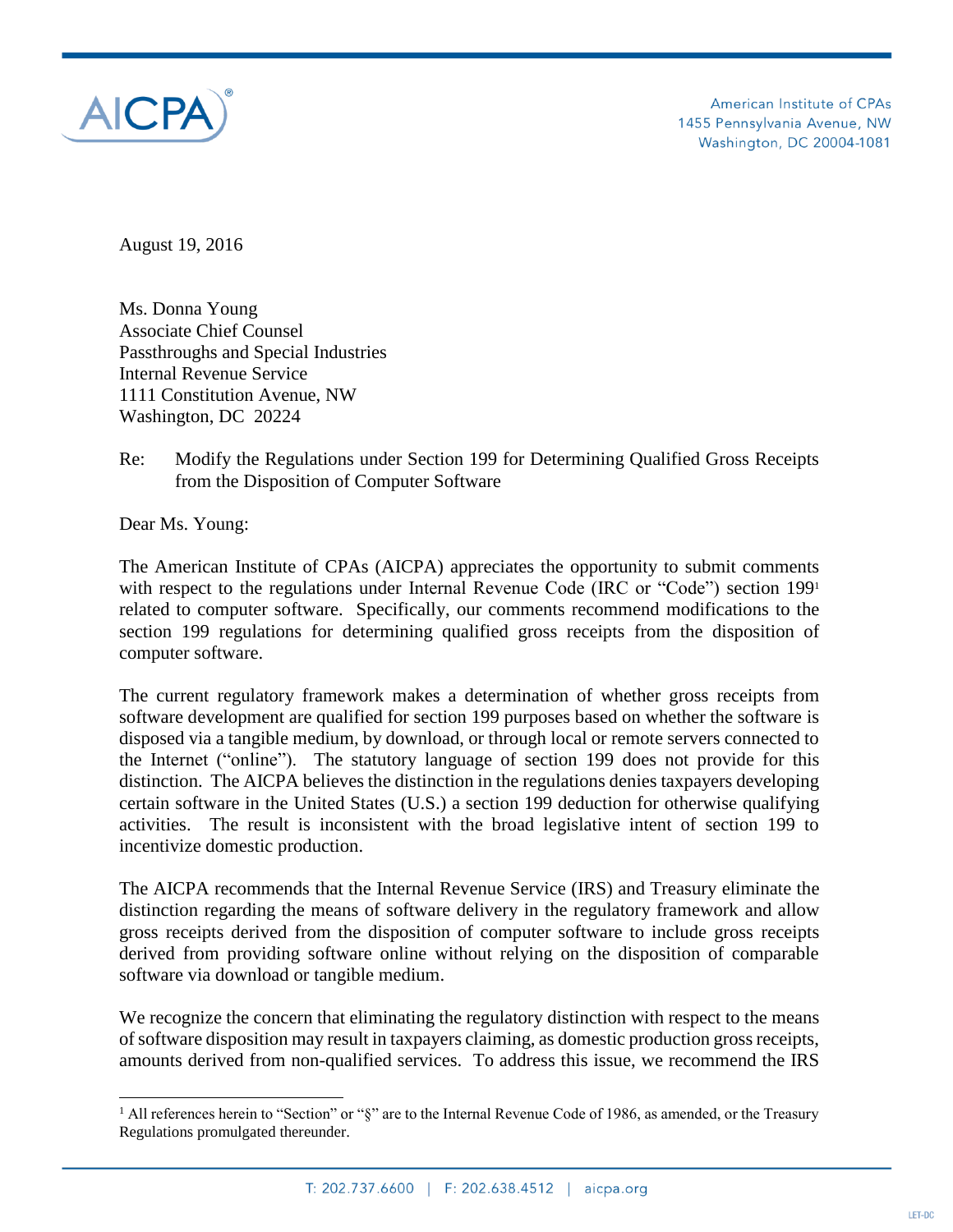Ms. Donna Young August 19, 2016 Page 2 of 3

and Treasury modify the section 199 regulations to define 'provision of software online' consistently with the definition of software that is not internal use software in the proposed regulations under section 41.<sup>2</sup> The IRS and Treasury could clarify the definition under section 199 that the provision of software online excludes the provision of non-qualifying services. Specifically, we recommend that Treasury explicitly state that the use of software by a customer online, while connected to the Internet, is not by itself considered the provision of a non-qualifying service.

For situations involving both the provision of software as well as non-qualifying services, taxpayers currently must engage specialists or perform in burdensome computations to determine gross receipts attributable to qualifying software dispositions versus non-qualifying services. These additional tax compliance activities are costly and time consuming. Therefore, we recommend that, where an allocation of gross receipts is required, the IRS and Treasury include a safe harbor in the regulations, providing for the allocation of gross receipts between the provision of software and non-qualifying services as discussed in the attached comment letter.

We believe that these modifications to the regulations under section 199, for determining qualifying dispositions of computer software and qualifying gross receipts, are necessary to provide taxpayers with much-needed clarity in applying the rules. We also believe the modifications will reduce future controversies between taxpayers and the IRS, and are consistent with the legislative intent to incentivize domestic development of all software, regardless of the medium of its disposition.

These comments were developed by the AICPA's Tax Methods and Periods Technical Resource Panel and approved by the Tax Executive Committee.

The AICPA is the world's largest member association representing the accounting profession with more than 412,000 members in 144 countries and a history of serving the public interest since 1887. Our members advise clients on federal, state and international tax matters and prepare income and other tax returns for millions of Americans. Our members provide services to individuals, not-for-profit organizations, small and medium-sized businesses, as well as America's largest businesses.

\* \* \* \* \*

<sup>&</sup>lt;sup>2</sup> See REG-153656-3.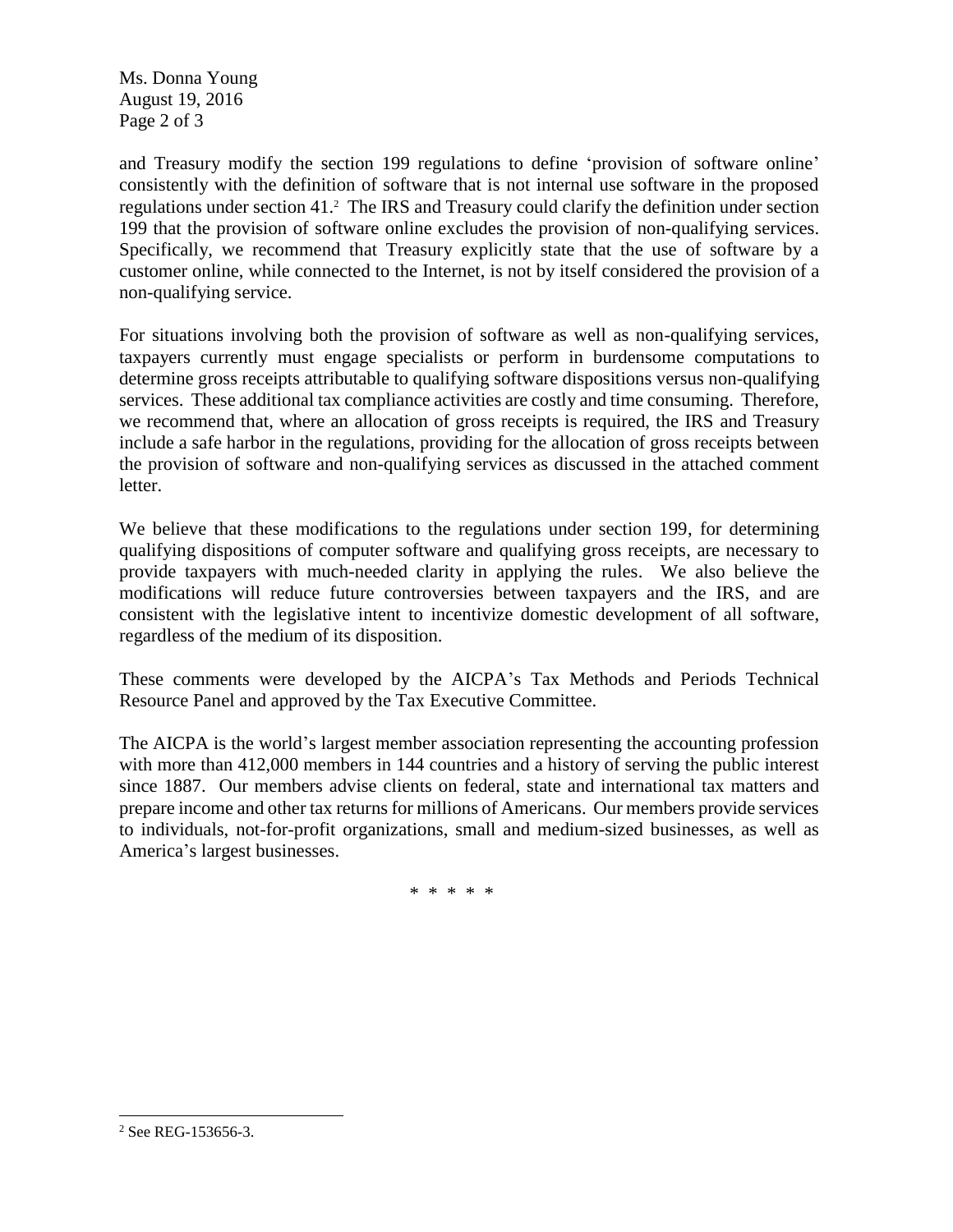Ms. Donna Young August 19, 2016 Page 3 of 3

We appreciate your consideration of our comments and proposed changes that are necessary to provide clarification to taxpayers. We welcome a further discussion of these issues and our comments. If you have any questions, please contact me at (801) 523-1051 or [tlewis@sisna.com;](mailto:tlewis@sisna.com) or Jane Rohrs, Chair, AICPA Tax Methods and Periods Technical Resource Panel, at (202) 370-2290, or [jrohrs@deloitte.com;](mailto:jrohrs@deloitte.com) or Ogochukwu Anokwute, Lead Technical Manager-AICPA Tax Policy & Advocacy, at (202) 434-9231, or [oanokwute@aicpa.org.](mailto:oanokwute@aicpa.org)

Sincerely,

Try Edwing

Troy K. Lewis, CPA, CGMA Chair, AICPA Tax Executive Committee

cc: The Honorable Mark J. Mazur, Assistant Secretary for Tax Policy, Department of the Treasury

The Honorable William Wilkins, Chief Counsel, Internal Revenue Service

Ms. Emily McMahon, Deputy Assistant Secretary for Tax Policy, Department of the Treasury

Mr. Thomas West, Tax Legislative Counsel, Department of the Treasury

Mr. Ken Beck, Taxation Specialist, Office of Tax Legislative Counsel, Department of the Treasury

Mr. Curt Wilson, Deputy Chief Counsel (Technical), Internal Revenue Service

Ms. Nicole Cimino, Acting Branch Chief, Internal Revenue Service

Mr. James Holmes, Attorney Advisor, Internal Revenue Service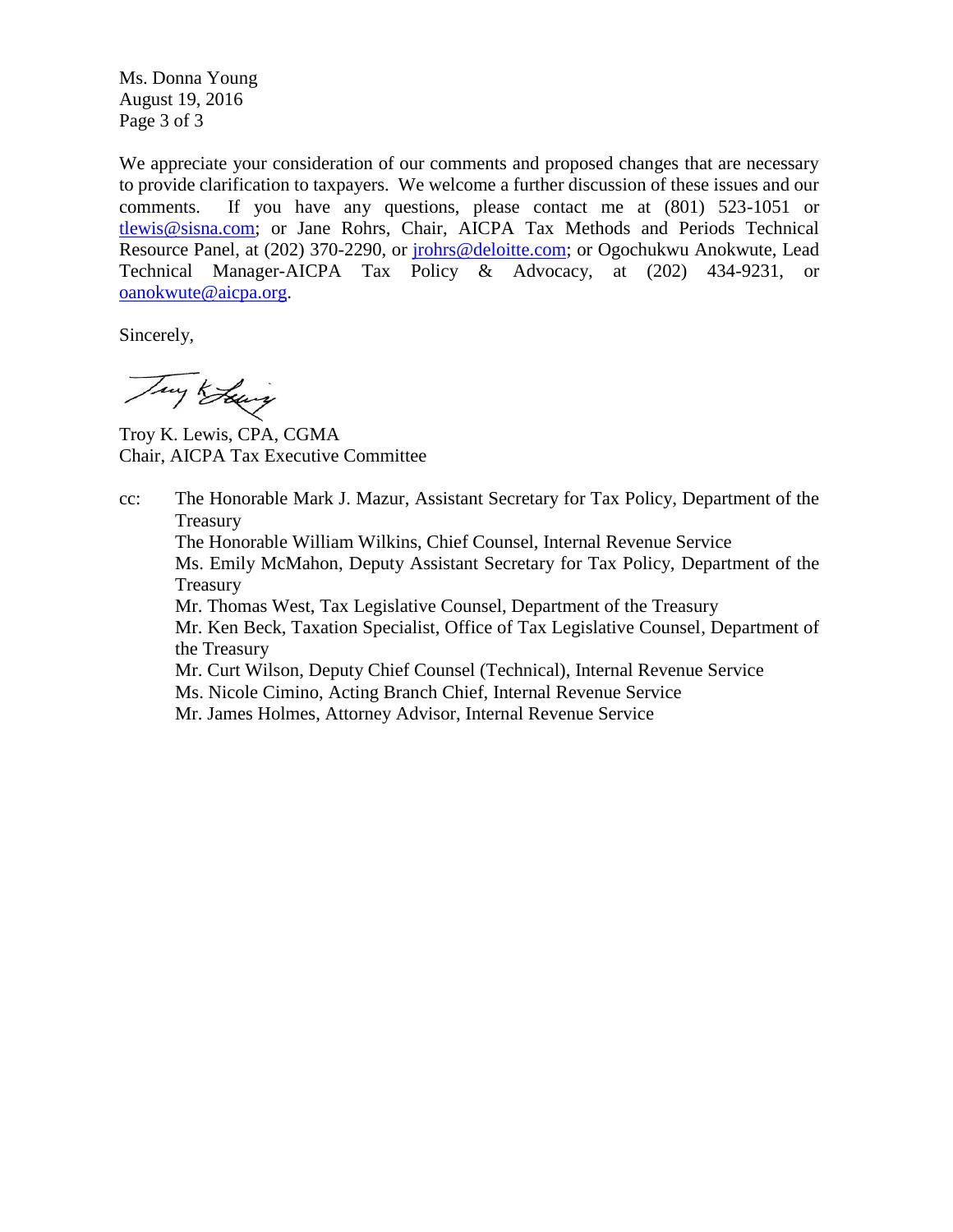#### **AMERICAN INSTITUTE OF CPAs**

### **Suggested Modifications to the Section 199 Regulations Related to the Disposition of Computer Software**

### **Developed by the AICPA Tax Methods and Periods Technical Resource Panel Section 199 Working Group**

**Connie Cheng, Chair Catherine Brandt Carol Conjura Scott Garrison David Holets George Manousos Glenn Walberg Tom Windram**

**Jane Rohrs, Chair, AICPA Tax Methods and Periods Technical Resource Panel**

**Ogochukwu Anokwute, Lead Technical Manager-AICPA Tax Policy & Advocacy**

**August 19, 2016**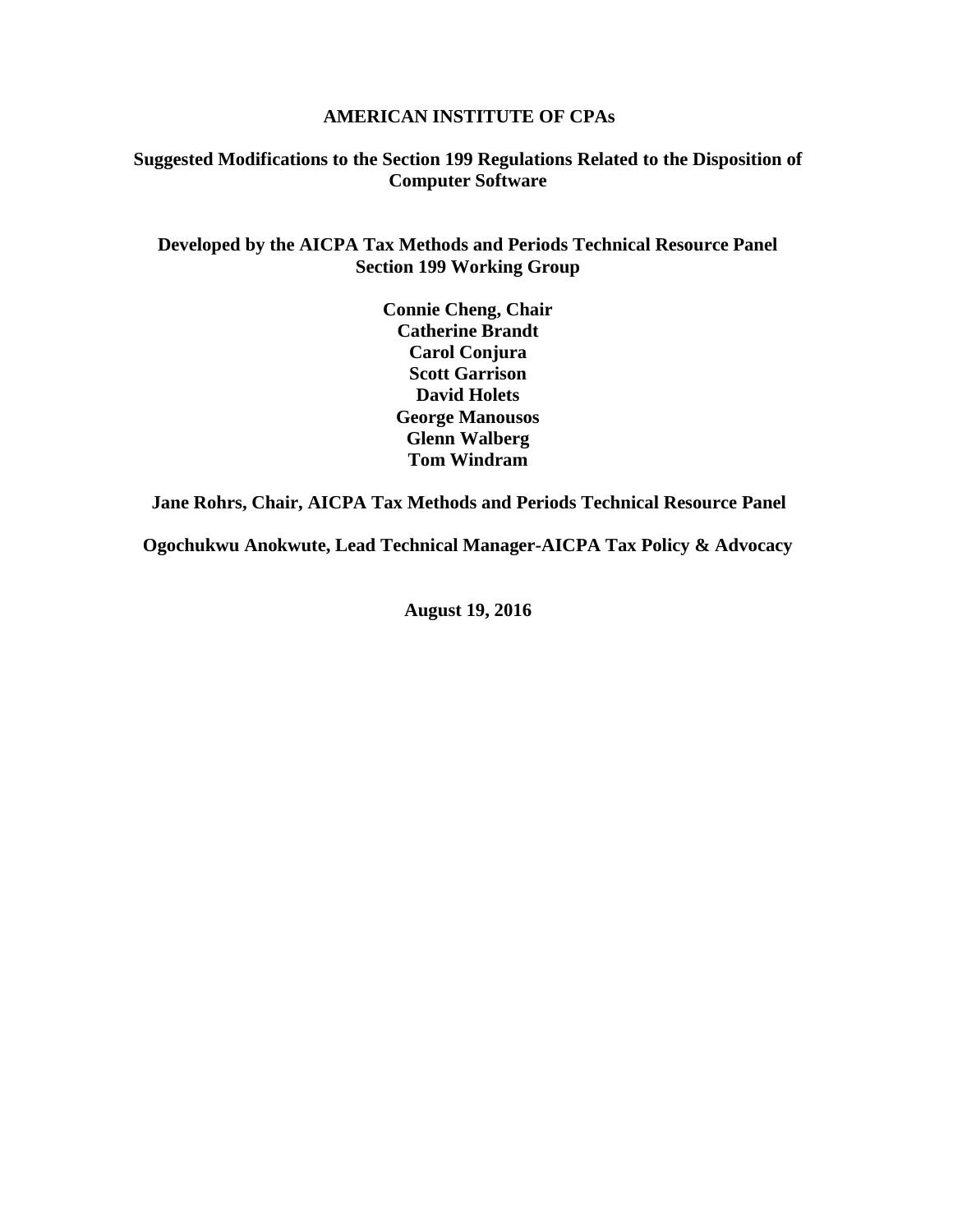### **AMERICAN INSTITUTE OF CPAs**

### **Recommendations to Modify the Regulations under Section 199 Regarding Determining Qualified Gross Receipts from the Disposition of Computer Software**

#### **I. Executive Summary**

The AICPA provides the following recommendations to modify the regulations under section 199 for determining qualifying gross receipts from dispositions of computer software. We believe that if implemented, our recommendations will result in reduced controversies between taxpayers and the IRS and a more equitable application of section 199.

### **A. Eliminate the Regulatory Distinction in Determining Qualified Gross Receipts from Software Development Depending on the Manner in Which Software is Disposed.**

#### Analysis

Under the current regulatory framework, the means of software delivery (e.g., by tangible medium, via download to a customer's computer, or online) is taken into consideration when determining whether gross receipts are qualified for purposes of section 199. To determine domestic production gross receipts (DPGR) from the disposition of computer software via a tangible medium or by Internet download, a taxpayer must show only that it received gross receipts from a qualified disposition (e.g., sale, license, etc.) of the software that was developed in whole or in significant part in the U.S. by the taxpayer.<sup>3</sup> However, to derive domestic production gross receipts from the disposition of online software, under the regulations, a taxpayer must also show that the taxpayer or a third party derives gross receipts on a regular and ongoing basis by providing similar software to customers that is either affixed to a tangible medium or by Internet download.<sup>4</sup> There is no such distinction in the statute.

Recently, companies that offer software only online have encountered significant challenges in identifying software that meets the comparable use exceptions. This issue is because of the rapid migration of all software, due to changing business requirements and customer preferences, to formats offered only online. We have provided examples of such common fact patterns in the discussion section of the letter.

As applied to such facts, the current regulations deny a section 199 deduction to taxpayers undertaking otherwise qualifying software development activities. This result is inconsistent

<sup>&</sup>lt;sup>3</sup> Treasury Reg. §§ 1.199-3(a)(1); (j)(1).

<sup>4</sup> Specifically, to qualify as gross receipts from online software, a taxpayer must show either: (1) the taxpayer provides computer software that (a) has only minor or immaterial differences from the online software, (b) has been Manufactured, Grown, Produced or Extracted (MPGE) by the taxpayer in whole or in significant part within the United States, and (c) has been provided to customers either affixed to a tangible medium or by allowing customers to download the computer software from the Internet; or (2) another person derives, on a regular and ongoing basis, gross receipts from the lease, rental, license, sale, exchange, or other disposition of substantially identical software to customers either affixed to a tangible medium or by allowing customers to download the computer software from the Internet. Treas. Reg. §1.199-3(i)(6)(iii). These two tests are referred to herein as "comparable use exceptions.")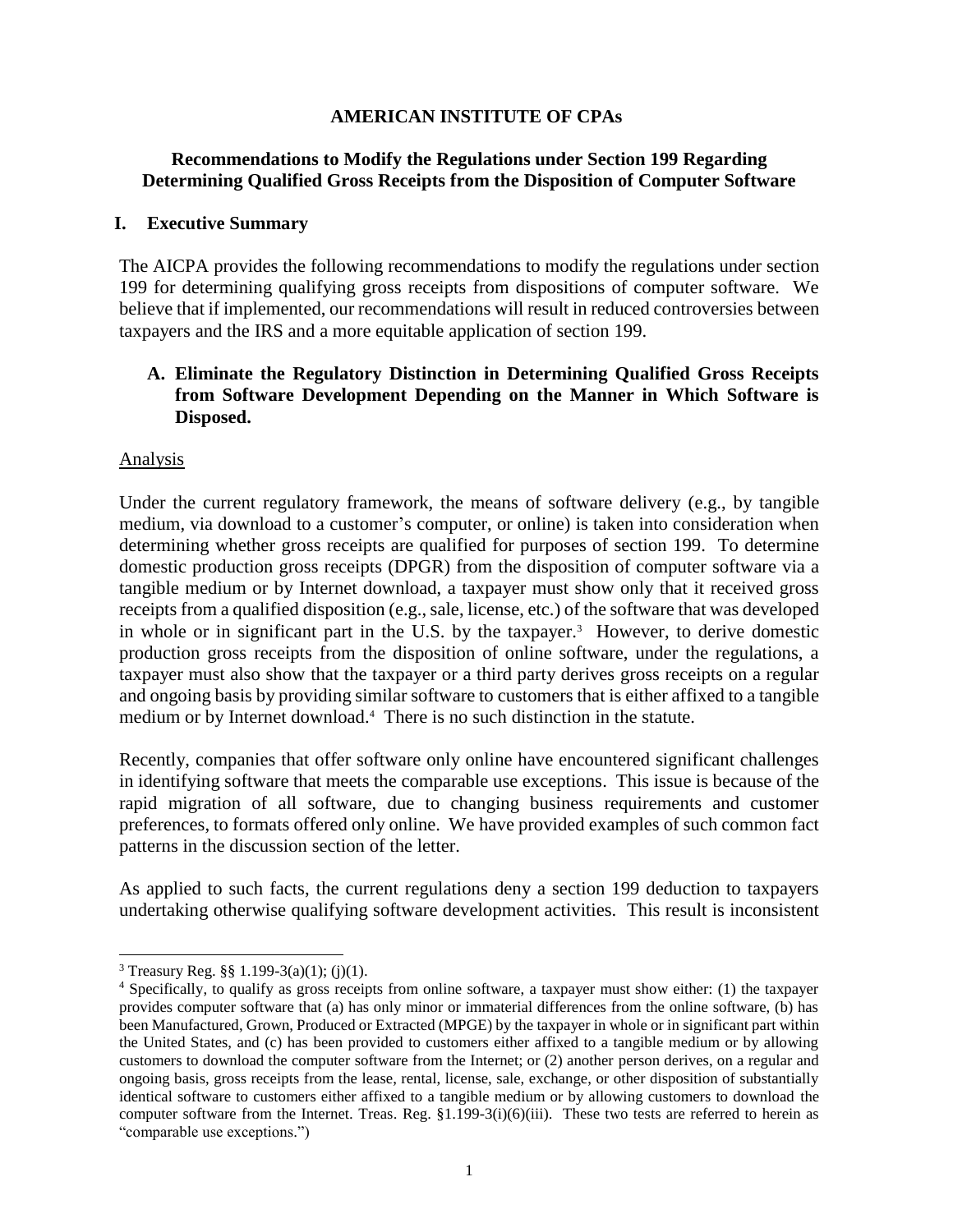with the broad statutory language in section 199 and the legislative intent, which is to incentivize domestic production.

The current regulatory framework also incentivizes taxpayers to develop only online software meeting the comparable use exceptions (i.e., software brought to market via tangible format or by download) rather than all software. We believe that this regulatory distinction does not reflect the statutory language and is not consistent with the congressional intent in enacting section 199. We are also unaware of any policy reason to encourage U.S. development of software solely based on the medium in which it is disposed.

# Recommendations

The AICPA recommends that the IRS and Treasury eliminate the distinction of the means of software delivery, in the regulatory framework under Treas. Reg. § 1.199-3(i)(6), by removing Treas. Reg. § 1.199-3(i)(6)(iii) and providing additional guidance for determining qualifying gross receipts derived from software development. We believe eliminating the regulatory distinction based on the manner in which software is disposed of will result in equitable treatment of U.S. development activities for all types of software.

We recognize that the IRS and Treasury are concerned that eliminating the distinction with respect to the means of software disposition may result in taxpayers treating as DPGR, amounts derived from non-qualified services. To clarify, when a transaction between a software developer and user includes a qualifying disposition versus merely the provision of nonqualifying services, we believe the tests in the proposed internal use software regulations ("IUS regulations")<sup>5</sup> under section 41 are instructive.

Also, we recommend that the IRS and Treasury clarify in a new definition, that the provision of software online excludes the provision of non-qualifying services. This added definition would specify that there is no qualified disposition of computer software where the software is used only by the taxpayer to provide non-qualifying services. Conversely, the new definition would specify that the online use of software (as described below) by a customer while connected to the Internet is a qualified disposition and therefore could give rise to DPGR.

We believe these suggested changes will provide for a regulatory test that more accurately conforms to statutory language and congressional intent.

# **B. Add a Safe Harbor to the Regulations for Allocating Gross Receipts Related to the Disposition of Software Versus Receipts from Non-Qualifying Services.**

# Analysis

Taxpayers often offer software "bundled" with other services to customers for a combined fee. As services are generally non-qualifying for purposes of section 199, taxpayers must allocate their gross receipts between the qualifying portion attributable to software and the nonqualifying portion attributable to services (or other non-qualifying benefits/rights provided to the customer).

 $\overline{a}$  $5$  REG-153656-03.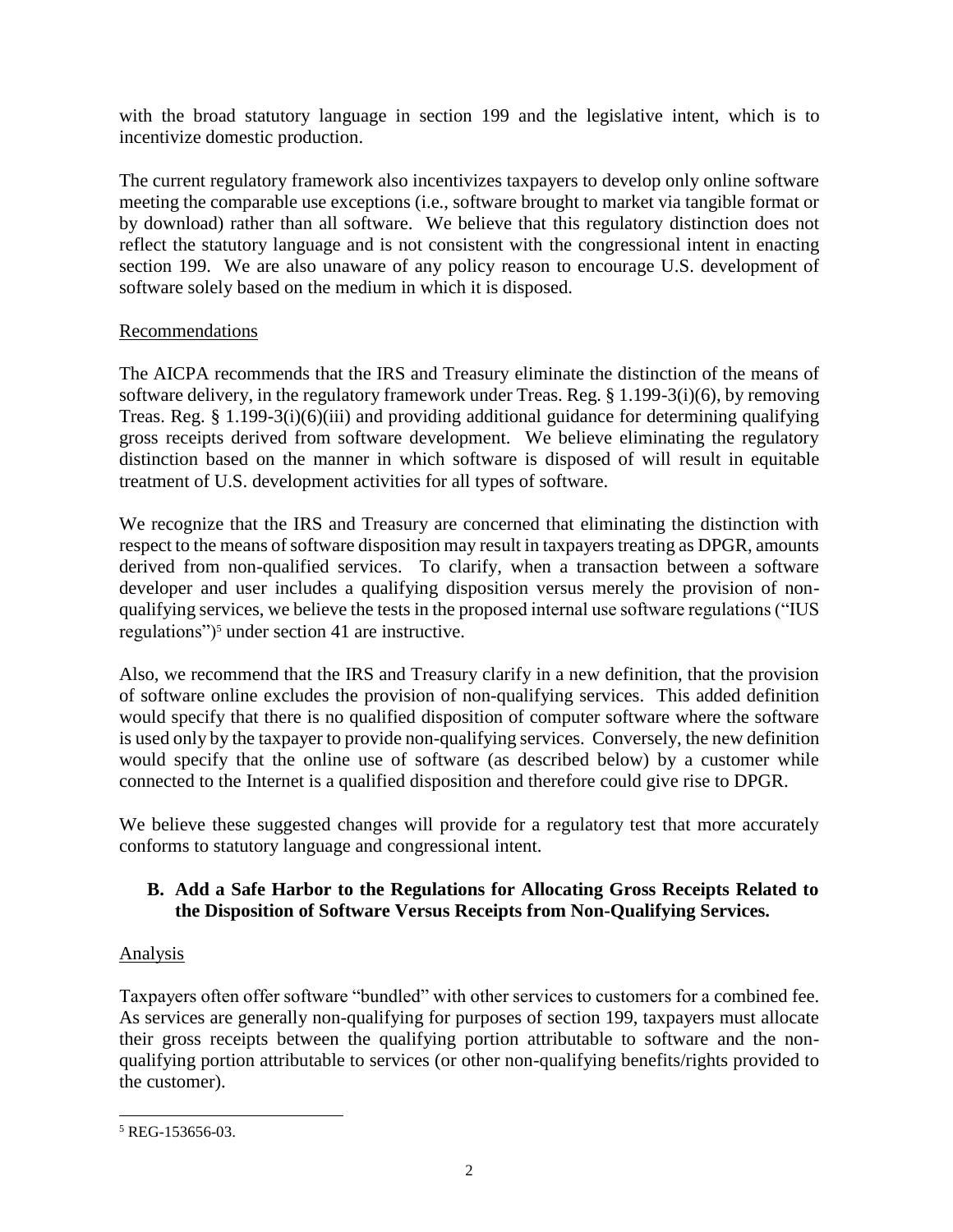The burden that taxpayers incur in determining this allocation, and the controversy the allocation generates upon IRS examination, is significant. In many cases, in order to determine the appropriate allocation, taxpayers engage in a transfer pricing analysis or, if needed, hire consultants to perform a transfer pricing analysis. The time expended and cost incurred for this analysis is substantial and taxpayers often face additional time and cost of defending their transfer pricing methodology upon IRS examination.

#### Recommendation

The AICPA recommends that where such an allocation of gross receipts is required,<sup>6</sup> the IRS and Treasury add a safe harbor to the regulations providing for the allocation of gross receipts related to the disposition of software versus non-qualifying services based on reasonable factors.<sup>7</sup>

We believe implementing a safe harbor for taxpayers to allocate gross receipts between qualifying software dispositions and non-qualifying services will simplify the determination of qualified gross receipts, and will reduce future controversies between taxpayers and the IRS.

The AICPA believes that our recommended clarifications and simplifications will make the regulations for determining DPGR from dispositions of computer software more administrable and fair, in addition to reducing controversies with the IRS.

#### **II. Discussion and Recommendations**

### **A. Eliminate the Regulatory Distinction in Determining Qualified Gross Receipts from Software Development Depending on the Manner of Computer Software's Disposition.**

- 1. Overview of Regulations for Determining Qualified Gross Receipts from the Disposition of Computer Software
	- *a. Broad Statutory Language*

Section 199 allows taxpayers to claim a deduction for nine percent of the lesser of qualified production activities income (QPAI) resulting from domestic production activities or taxable income,<sup>8</sup> limited to 50 percent of the taxpayer's wages that are allocable to DPGR.<sup>9</sup>

QPAI is defined as the excess of DPGR over the sum of (a) the cost of goods sold allocable to such receipts; and (b) other expenses, losses, or deductions properly allocable to such receipts.<sup>10</sup>

<sup>6</sup> Where taxpayers do not provide any other goods or services in connection with the disposition of computer software, the gross receipts from providing online access to such software is fully qualified domestic production gross receipts.

 $\bar{7}$  The safe harbor is not intended to prevent taxpayers from using other reasonable methods to determine qualified gross receipts.

 $8$  Taxable income is determined without regard to the Section 199 deduction. Sec. 199(a)(1)(B). The applicable percentage is nine percent for taxable years beginning on or after taxable year 2010. Sec. 199(a); see also Treas. Reg. § 1.199-1(a).

 $9$  Section 199(b)(2)(B).

 $10$  Section 199(c)(1).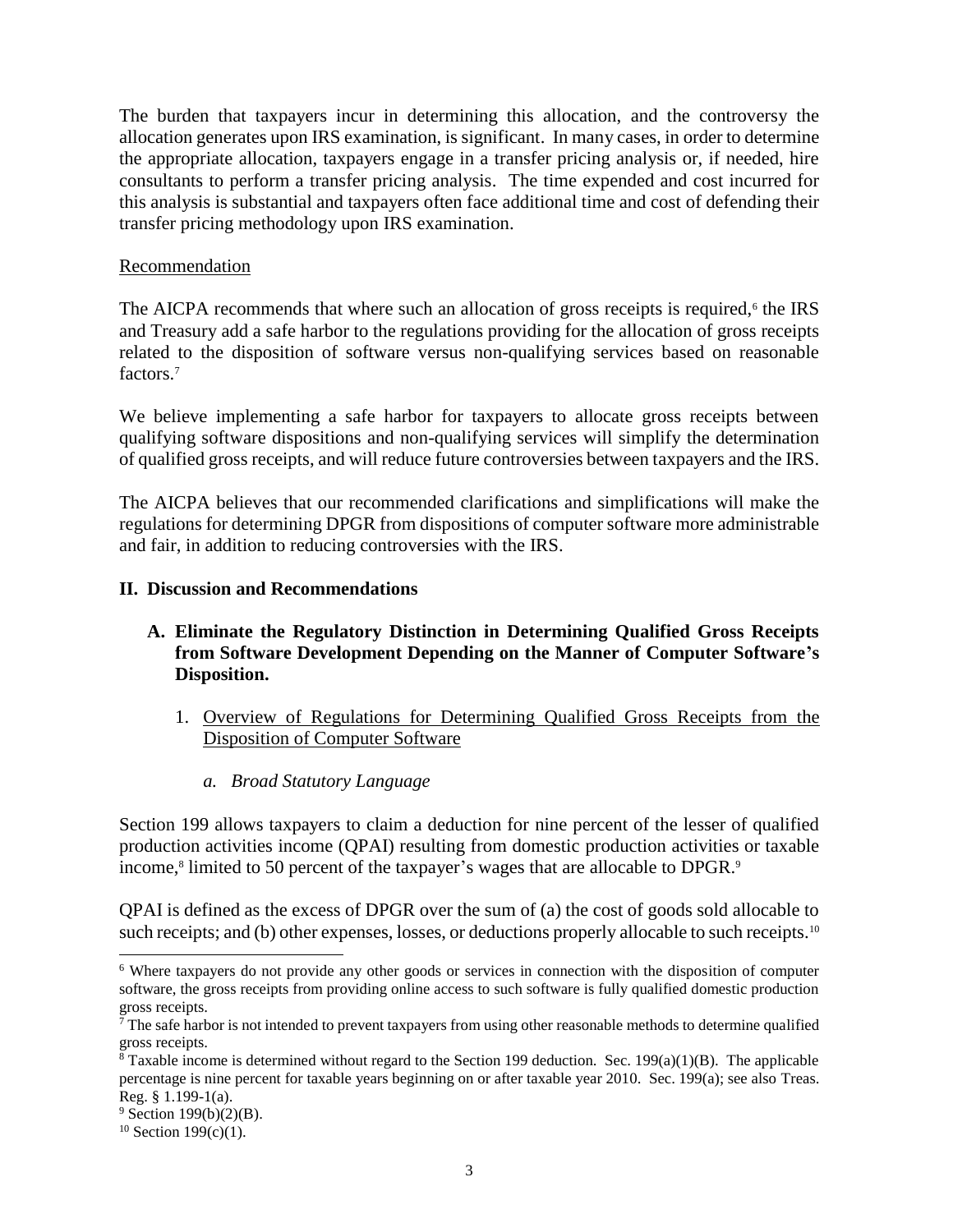Under section 199, DPGR means, among other items, "the gross receipts of the taxpayer which are derived from … any lease, rental, license, sale, exchange, or other disposition of … qualifying production property which was manufactured, produced, grown, or extracted by the taxpayer in whole or in significant part within the  $U.S.^{"11}$  The definition of qualifying production property includes "any computer software."<sup>12</sup>

There is no distinction under section 199 as to the manner of disposition of computer software for purposes of determining qualification of receipts as DPGR (i.e., disposition by tangible medium, by Internet download, or online). In other words, the statutory language in section 199 does not exclude from qualification as DPGR, gross receipts from the disposition of computer software that is available only online.

A similar distinction in the methods and means of disposition for purposes of section 199 was previously addressed in the context of qualified film. When section 199 was first enacted, the regulations stipulated that the airing of a taxpayer's qualified film (e.g., television programming), over the taxpayer's own broadcast, cable, or satellite television outlet, did not constitute a qualifying disposition for purposes of section 199. This stipulation was because the broadcast was not considered a lease, rental, license, sale, exchange, or other disposition of the qualified film.<sup>13</sup> This rule in the regulations was inconsistent with legislative intent<sup>14</sup> and effectively precluded certain producers of qualified film from claiming the section 199 deduction, despite such producers undertaking the same qualifying activities as other taxpayers that chose to license or sell their films to third parties. The Tax Extenders and Alternative Minimum Tax Relief Act of 2008 (the Tax Extenders Act),<sup>15</sup> enacted October 3, 2008, addressed the discrepancy by adding a sentence to section 199(c)(6) explicitly stating that the methods and means of distributing a qualified film did not affect the availability of section 199. Thus, the distribution of a qualified film via open air broadcast or the Internet, whether viewed online or downloaded, is considered a qualifying disposition for section 199.<sup>16</sup> In 2015, Treasury and the IRS issued proposed section 199 regulations modifying the qualified film rules to conform to original legislative intent and a clarifying amendment to the statute.<sup>17</sup>

Consistent with the modification of the regulations addressing qualified film, the AICPA believes that the current distinction between online access of software versus a "qualifying disposition" of software is arbitrary and contrary to legislative intent.

### *b. Broad Legislative Intent*

Section 199 was added to the Code by the American Jobs Creation Act of 2004<sup>18</sup> to incentivize domestic manufacturing.<sup>19</sup> The broad purpose of section 199 was described in the Conference Report as follows:

<sup>&</sup>lt;sup>11</sup> Section 199(c)(4)(A)(i)(I).

<sup>&</sup>lt;sup>12</sup> Section 199(c)(5)(B).

<sup>13</sup> Treas. Reg. § 199-3(k)(3)(ii).

<sup>14</sup> H. Conf. Rept. 108-755, at 273 (2004).

<sup>15</sup> Pub. L. 110-343, sec. 502(c)(2), at 122 Stat. 3876.

<sup>&</sup>lt;sup>16</sup> Staff of the Joint Committee on Taxation, "Technical Explanation of H.R. 7060, the 'Renewable Energy and Job Creation Tax Act of 2008'" (JCX-75-08) (9/25/2008), at p. 120.

<sup>&</sup>lt;sup>17</sup> Prop. Treas. Reg. § 1.199–3(k)(3)(i).

<sup>18</sup> Pub. L. 108-357, sec. 102(a), 118 Stat. 1424.

<sup>19</sup> See H. Conf. Rept. 108-755, at 265-275 (2004).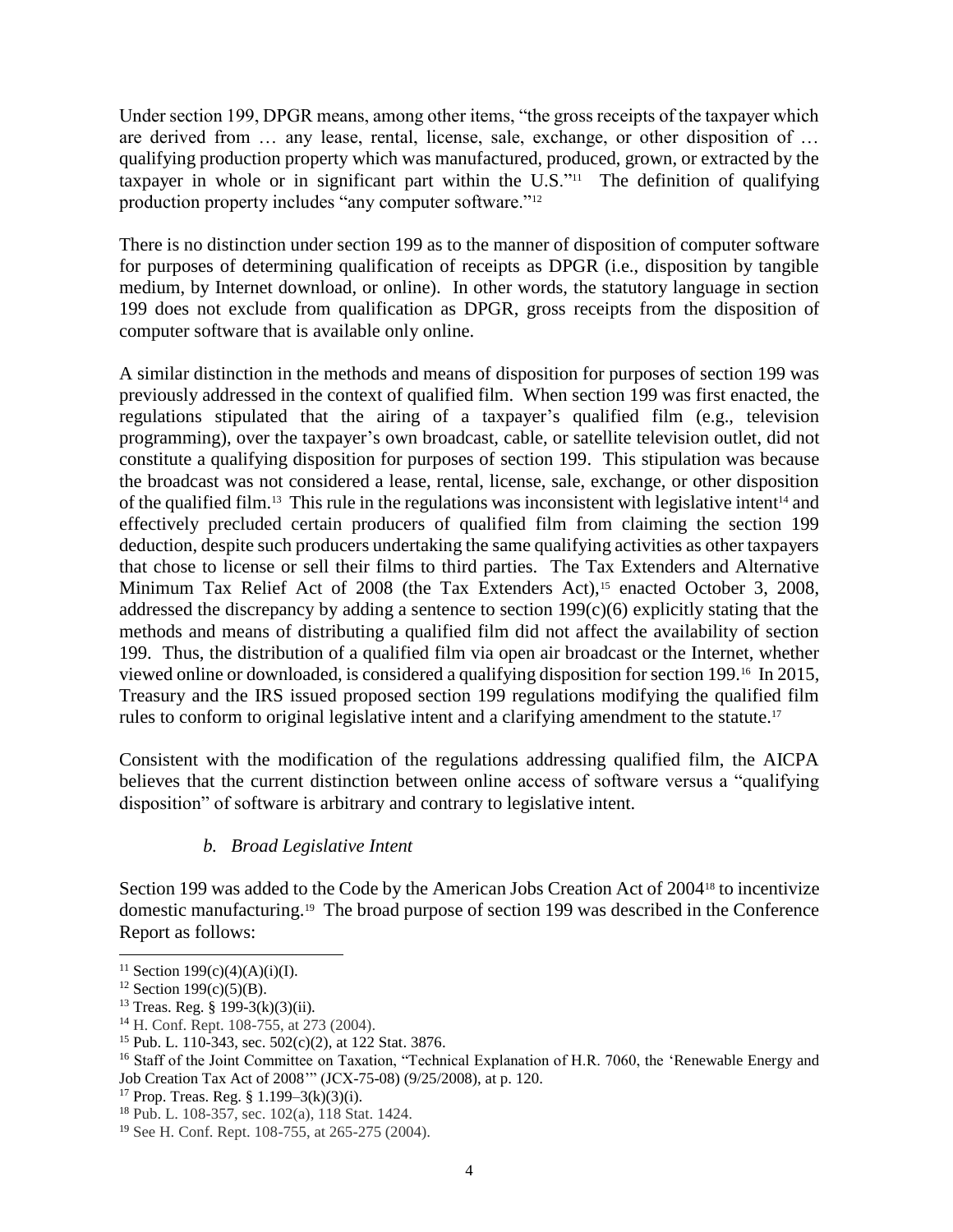Exploration of fundamental tax reform. The conferees acknowledge that Congress has not reduced the statutory corporate income tax rate since 1986. According to the Organization of Economic Cooperation and Development (OECD), the combined corporate income tax rate, as defined by the OECD, in most instances is lower than the U.S. corporate income tax rate. Higher corporate tax rates factor into the United States' ability to attract and retain economically vibrant industries, which create good jobs and contribute to overall economic growth. This legislation was crafted to repeal an export tax benefit that was deemed inconsistent with obligations of the United States under the Agreement on Subsidies and Countervailing Measures and other international trade agreements. This legislation replaces the benefit with tax relief specifically designed to be economically equivalent to a 3 percentage point reduction in U.S. based manufacturing. The conferees recognize that manufacturers are a segment of the economy that has faced significant challenges during the nation's recent economic slowdown. The conferees recognize that trading partners of the United States retain subsidies for domestic manufacturers and exports through their indirect tax systems. The conferees are concerned about the adverse competitive impact of these subsidies on U.S. manufacturers. These concerns should be considered in the context of the benefits of a unified top tax rate for all corporate taxpayers, including manufacturing, in terms of efficiency and fairness. The conferees also expect that the tax-writing committees will explore a unified top corporate tax rate in the context of fundamental tax reform.<sup>20</sup>

As demonstrated by the Conference Report, the congressional intent behind the statute was to incentivize domestic manufacturing.

In a letter to Treasury explaining the intent of Congress for various provisions of section 199, the Chairman of the House Committee on Ways & Means and the Chairman and Ranking Member of the Senate Committee on Finance, instructed Treasury to "consider further, the treatment of online access to computer software and, in particular, whether such treatment should be similar to the treatment of computer software distributed by other means, such as by physical delivery or delivery via Internet download."<sup>21</sup> Treasury was directed to include the results of its consideration of the issue in future published guidance and was instructed to note that, "gross receipts from the provision of services are not treated as domestic production gross receipts regardless of the fact that computer software may be used to facilitate such service transactions."<sup>22</sup>

In the more than 10 years that have passed since the drafting of the letter from Congress to Treasury, online computer software has become ubiquitous for business activities for almost every industry. Fully automated software programs now handle business transactions historically conducted by a taxpayer's employees. As software continues to replace manual functions previously performed by employees, and the manner of delivery of software moves from tangible medium and downloadable formats to online, the outdated language of the

<sup>20</sup> H. Conf. Rept. 108-755, at 274-275 (2004).

<sup>21</sup> Letter dated July 21, 2005, to John W. Snow from William M. Thomas, Charles E. Grassley, Jr., and Max Baucus.

<sup>22</sup> *Id.*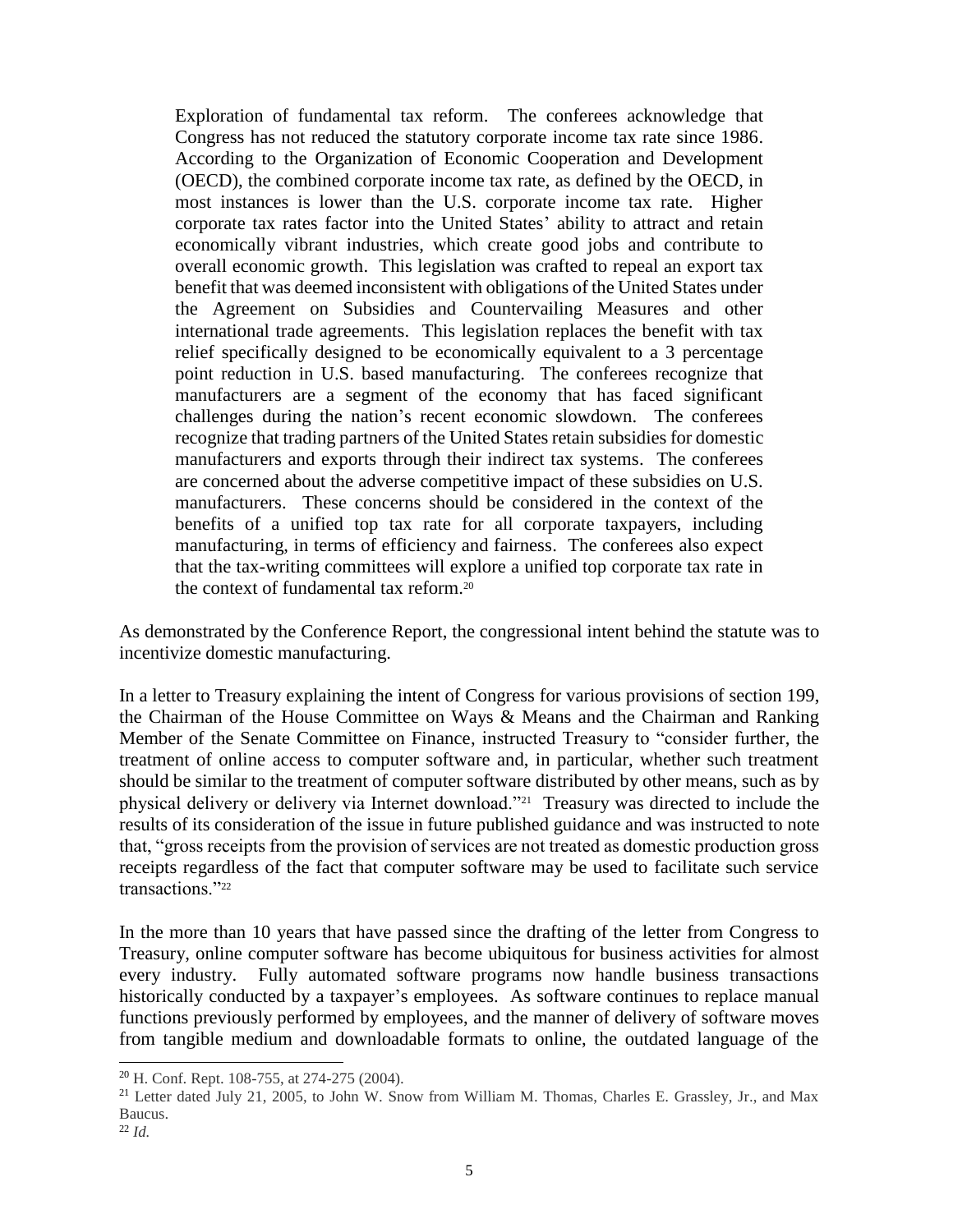regulations is no longer effective in carrying out congressional intent to reward software development activities undertaken in the U.S. Accordingly, updated guidance is necessary to assist taxpayers with distinguishing between the disposition of software in a qualifying manner versus the provision of non-qualifying services. As will be further discussed below, the AICPA believes the definition of internal use software under the proposed section 41 regulations may be leveraged for purposes of determining when a taxpayer is providing nonqualifying services for section 199.

# *c. Determining Qualified Gross Receipts from Disposition of Computer Software*

Treasury Reg. § 1.199-3(i)(6)(i) provides the following rule specifically addressing DPGR related to software:

DPGR include the gross receipts of the taxpayer that are derived from the lease, rental, license, sale, exchange, or other disposition of computer software MPGE by the taxpayer in whole or in significant part within the United States. Such gross receipts qualify as DPGR even if the customer provides the computer software to its employees or others over the Internet.

Under Treas. Reg. § 1.199-3(i)(6)(ii), gross receipts derived from online services which utilize software (such as Internet access services, online banking services, providing access to online electronic books, newspapers, and journals) and other similar services do not qualify as DPGR.

However, Treas. Reg. § 1.199-3(i)(6)(iii) provides two exceptions for gross receipts derived from online services which utilize software. The regulations allow as DPGR, gross receipts derived from providing customers access to computer software MPGE in whole or significant part by the taxpayer within the U.S. for the customer's direct use while connected to the Internet or any other public or private communications network (online software) if:

- (A) The taxpayer also derives, on a regular and ongoing basis in the taxpayer's business, gross receipts from the lease, rental, license, sale, exchange, or other disposition to customers that are not related persons of computer software that:
	- (1) Has only minor or immaterial differences from the online software;
	- (2) Has been MPGE by the taxpayer in whole or in significant part within the United States; and
	- (3) Has been provided to such customers either affixed to a tangible medium (for example, a disk or DVD) or by allowing them to download the computer software from the Internet; or
- (B) Another person derives, on a regular and ongoing basis in its business, gross receipts from the lease, rental, license, sale, exchange, or other disposition of substantially identical software (as compared to the taxpayer's online software) to its customers.

Thus, the regulatory test for determining whether DPGR includes gross receipts derived from a disposition of computer software, differentiates qualification of gross receipts from computer software depending on the manner in which the software is disposed. For gross receipts from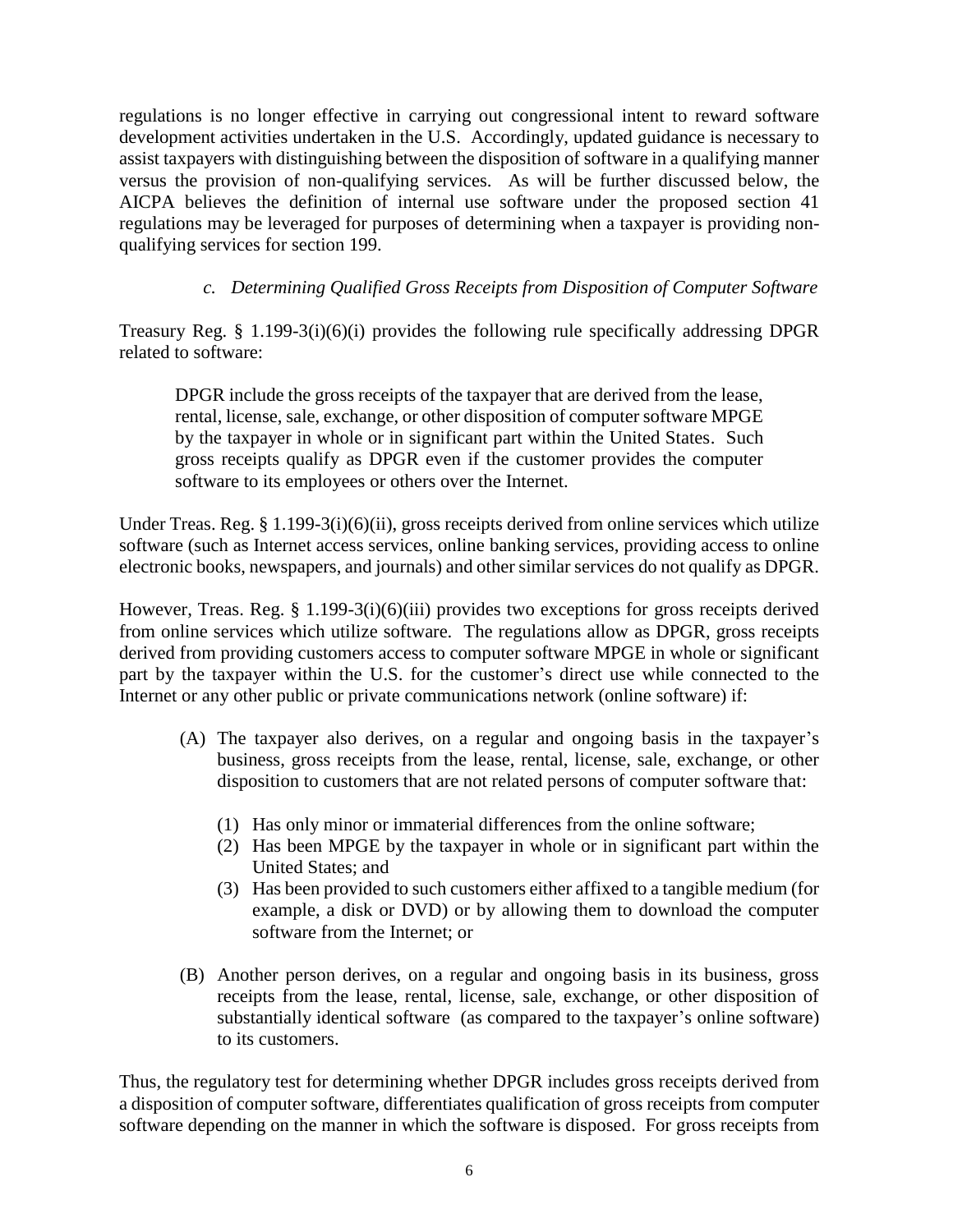the disposition of computer software via a tangible medium or by Internet download to qualify, a taxpayer must show only that the taxpayer received gross receipts from a qualified disposition (e.g., sale, license, etc.) of the software developed in whole or in significant part in the U.S. by the taxpayer.<sup>23</sup> However, for gross receipts from the disposition of online software to qualify, a taxpayer must also show that the taxpayer or a third party provides to customers similar software affixed to a tangible medium or by Internet download.

2. Eliminate Regulatory Distinction between Types of Disposition of Computer Software

# Analysis

Section 199 does not distinguish the qualification of gross receipts from the disposition of computer software as DPGR based on the means of software delivery, whether it is via a tangible medium, by download, or by providing computer software online. The lack of distinction is consistent with the broad congressional intent behind section 199, which is to incentivize a variety of qualifying domestic production activities.

The AICPA is unaware of any policy reason for determining the qualification of gross receipts from dispositions of computer software as DPGR based on the means of delivery when the statute makes no such distinction.

The regulatory distinction operates to deny a section 199 deduction to producers of certain types of online software, including software functioning only in the cloud or other hosted environment, where the producers or third parties do not dispose of similar software via a tangible medium or by Internet download. This manner of software delivery is prevalent with many types of industries that rely on innovative computer software to transact business.

In today's business environment, businesses offer more and more software programs via online access only. For example, certain innovative types of social media software include analytic capabilities that help customers select music and videos while browsing, as well as connecting the customers to persons of similar interests. This software currently is produced only by companies offering software in a cloud-based environment. While developers of such software derive gross receipts from providing customers the software online, they are ineligible for a section 199 deduction for otherwise qualifying development activities since the software is not available outside the cloud, and thus not brought to market via a tangible format or by download by prime or third party producers of the software.

Additionally, in certain industries, customers may no longer desire to use computer software affixed to a compact disc or available for download from the Internet. Instead, they may only want to use an online product leveraging a hosted environment for a variety of reasons, including reduced hardware costs and access to automatic upgrades and bug fixes. Under the current regulatory framework, producers of such online software products are ineligible for a section 199 deduction for otherwise qualifying development activities since, due to customer preferences and trends beyond the producers control, the software is not brought to market via a tangible format or by download by prime or third-party producers of such software.

<sup>&</sup>lt;sup>23</sup> Treasury Reg. §§ 1.199-3(a)(1); (j)(1).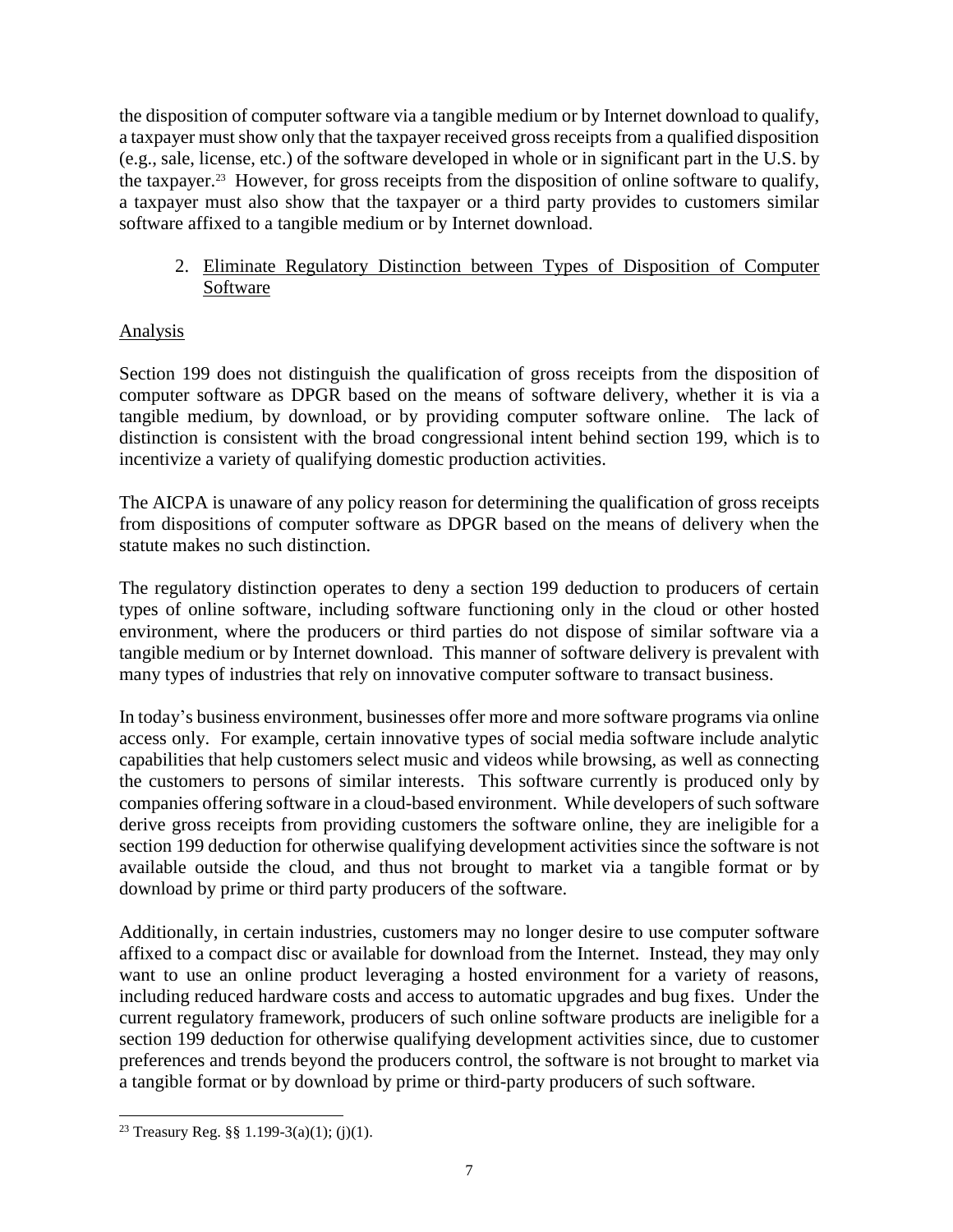In some cases, only a single competitor may develop software that satisfies the third party's comparable requirement for a given taxpayer's online software. If the competitor goes out of business or migrates its software to an online-only environment, the taxpayer is ineligible for a section 199 deduction under the current regulatory framework since the comparable software is no longer brought to market via a tangible medium or by Internet download. Presumably, the competitor that migrates its software to an online-only environment is ineligible for a section 199 deduction as well.

In all of these fact patterns, the software producer would qualify for a section 199 deduction under the statutory language, although the software producer is denied a deduction under the current regulatory framework. The software producer's eligibility for a section 199 deduction is currently dependent on the manner in which the software is delivered, not whether the computer software is MPGE in whole or significant part by the taxpayer within the U.S.

Further, the current regulations incentivize taxpayers to develop only online software meeting the comparable use exceptions (i.e., software brought to market via tangible format or by download) rather than all software. The regulations act as a disincentive to U.S. software production where taxpayers produce only online software, and may ultimately drive software production offshore for industries that fully migrate to online-only access.

The AICPA is unaware of any policy reason for drawing these distinctions in the regulatory framework when none exists in the statutory language of section 199. The regulations are becoming increasingly inapplicable, as business operations are trending towards online-only distribution. Taxpayers are denied a section 199 deduction for otherwise qualifying development activities under the current regulations. We believe eliminating the regulatory distinction based on the manner of disposition of software, will treat the means of software disposition similarly and consistent with the broad language in section 199 and the congressional intent behind the Statute.

# Recommendations

The AICPA recommends that the IRS and Treasury eliminate the distinction in the qualification of gross receipts, from the disposition of computer software as DPGR based on the means of software delivery, under Treas. Reg. § 1.199-3(i)(6), and provide a new test for determining qualifying gross receipts from software dispositions.

# 3. New Test for Determining DPGR from the Disposition of Software

# Analysis

 $\overline{a}$ 

We recognize that the IRS and Treasury are concerned that eliminating the distinction with respect to the means of software disposition may result in taxpayers qualifying as domestic production gross receipts amounts derived from non-qualified services. In determining when a transaction includes a qualifying disposition of computer software for purposes of section 199 versus merely the provision of non-qualifying services, we believe the tests in the proposed IUS regulations $24$  are instructive.

<sup>&</sup>lt;sup>24</sup> See REG-153656-03.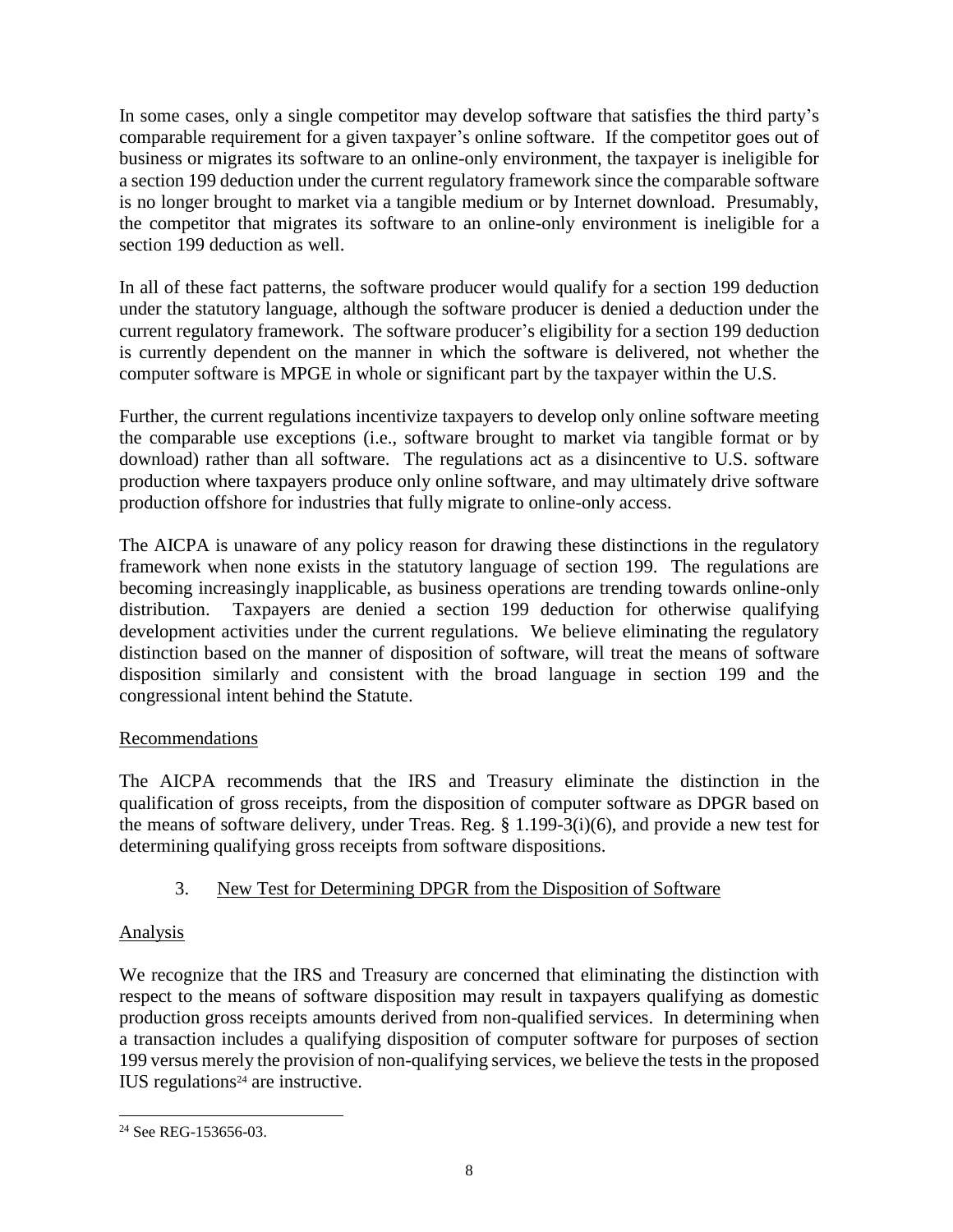Although the requirements of section 41 differ from those in section 199, taxpayers have faced similar uncertainties in applying the rules under both sections to rapidly evolving business practices. In particular, the preamble to the proposed IUS regulations<sup>25</sup> notes the following:

The role that computer software plays in business activities is very different today than it was when the exclusion for internal use software was enacted in 1986. Today, computer software is used in all aspects of business activity, especially in providing goods and services to third parties, and such software has played a vital role in increasing the productivity of the U.S. economy and in making the U.S. more competitive globally.

Under section 41, which allows a credit for increasing research expenditures, the definition of qualified research excludes research with respect to computer software developed primarily for internal use by the taxpayer. In recent years, there has been a significant amount of controversy related to the determination of whether a taxpayer's developed software constitutes IUS. In January 2015, the IRS and Treasury released proposed IUS regulations<sup>26</sup> to reduce confusion and simplify the rules of application for IUS software.

Under the proposed IUS regulations, software is developed by (or for the benefit of) the taxpayer primarily for internal use if the software is developed by the taxpayer for use in general and administrative functions that facilitate or support the conduct of the taxpayer's trade or business. Importantly, the proposed IUS regulations specify that computer software is *not* developed primarily for the taxpayer's internal use if either: (1) the software is developed to be commercially sold, leased, licensed, or otherwise marketed to third parties; or (2) the software is developed to enable a taxpayer to interact with third parties or to allow third parties to initiate functions or review data on the taxpayer's system. Treasury and the IRS intended this regulation to describe the transactions where the benefits to the computer software are transferred to someone other than the software developer.<sup>27</sup>

### Recommendations

In place of the current regulatory test for determining qualifying gross receipts from a disposition of computer software, the AICPA recommends adding a sentence to Treas. Reg.  $§ 1.199-3(i)(6)(i)$  as follows:

DPGR includes the gross receipts of the taxpayer that are derived from the lease, rental, license, sale, exchange, or other disposition of computer software MPGE by the taxpayer in whole or in significant part within the U.S. Such gross receipts qualify as DPGR even if the customer provides the computer software to its employees or others over the Internet. *For purposes of this paragraph, the term 'other disposition' under paragraph (i)(1) of this section includes, among other activities, the provision of software access via the Internet or any other public or private communications network.*

 $\overline{a}$ <sup>25</sup> *Id.*

<sup>26</sup> *Id.*

<sup>27</sup> *Id.*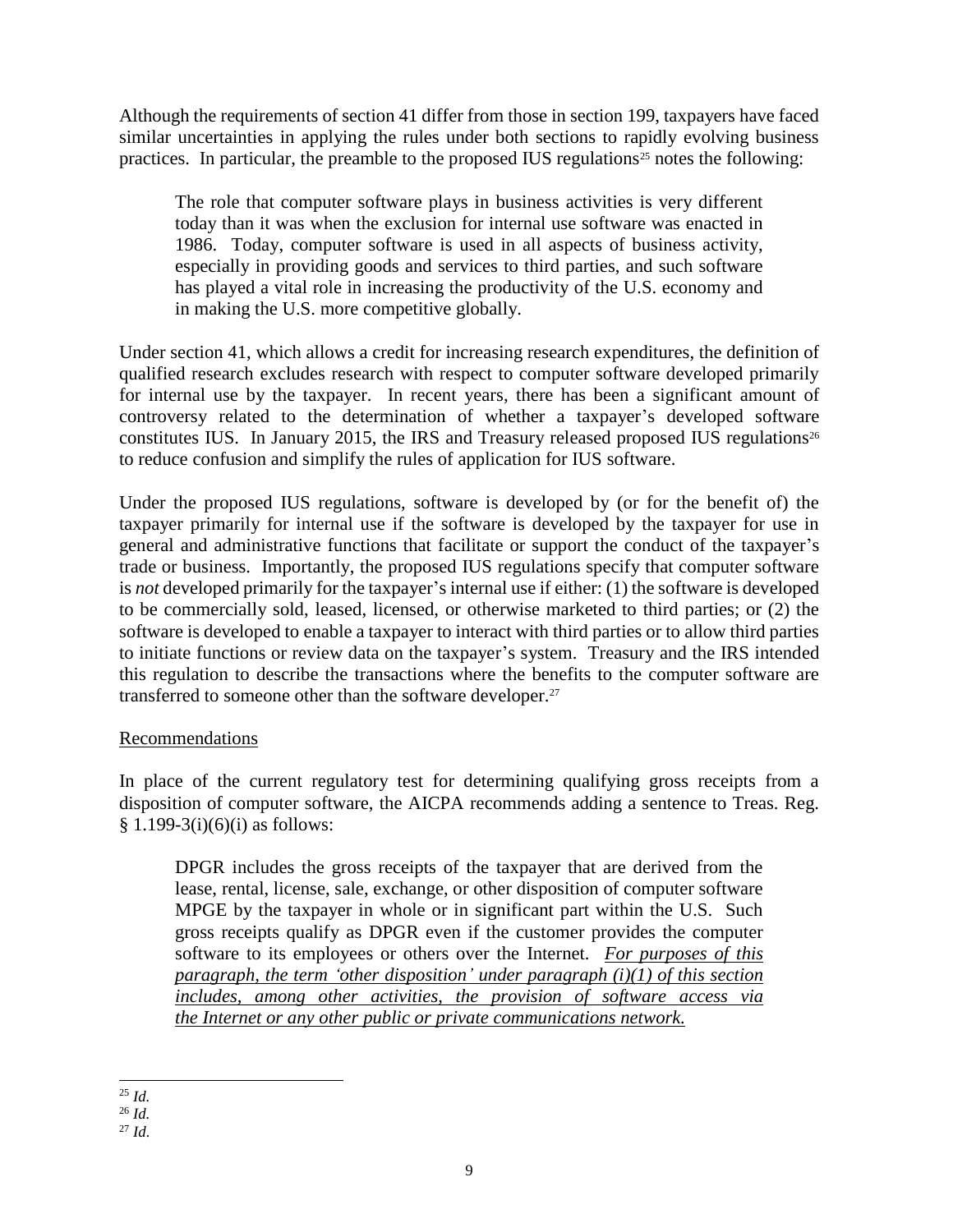The recommended language makes clear that the term "other disposition of computer software" includes the provision of computer software over the Internet.

The AICPA believes the transfer of the software's benefit to the user through the types of dispositions enumerated in the proposed IUS regulations defined as non-IUS software is indicative of a disposition of software for section 199. Thus, we recommend the IRS and Treasury modify Treas. Reg.  $\S$  1.199-3(i)(6)(i) to state that a taxpayer is deemed to provide computer software online, and is not providing a service, if there is a disposition of the software that is similar to the dispositions enumerated in the proposed IUS regulations with respect to software not primarily developed primarily for the taxpayer's internal use. The IRS and Treasury could further clarify that the provision of software online excludes the provision of non-qualifying services. This clarification would establish a useful distinction between a qualified disposition of computer software and the provision of non-qualifying services. The IRS and Treasury should add the following definition clarifying whether provision of computer software online includes a disposition qualifying for section 199:

*Provision of software online.* A taxpayer will be deemed to provide access to its software online if (1) the software is developed to be commercially sold, leased, licensed, or otherwise marketed to third parties; or (2) the software is developed to enable a taxpayer to interact with third parties or to allow third parties to initiate functions or review data on the taxpayer's system. The provision of computer software online excludes the provision of services, such as customer and technical support, as well as services facilitated by software accessible only by the taxpayer. However, software that replaces a service or software that facilitates a service still constitutes qualifying production property under section 199, to the extent the software itself is accessed online by third parties and all other requirements under section 199 are met. Thus, providing access to online software is not the provision of a non-qualifying service with respect to functions performed by a computer using taxpayer-developed software without intervention.

The final IUS regulations have not yet been published in the Final Register as of the date of this letter. Should the definition of non-internal use software in the final regulations differ from proposed Treas. Reg.  $\S$  1.41-4(c)(6)(iv), we recommend that the section 199 definition of the provision of software retain the reference to the language in the proposed IUS regulations.

The following examples demonstrate the application of the suggested changes described above:

### *Example 1*

Assume a taxpayer develops tax preparation software entirely in the U.S. The taxpayer's software meets the definition of computer software under section 199. The taxpayer uses the internally developed tax preparation software to provide tax preparation services to its customers. The taxpayer's customers do not interact with the software in any manner; that is, the software is not downloaded or installed on customers' computers, nor provided to the customers online. The taxpayer charges its customers \$50X for the provision of tax return services using such software. Although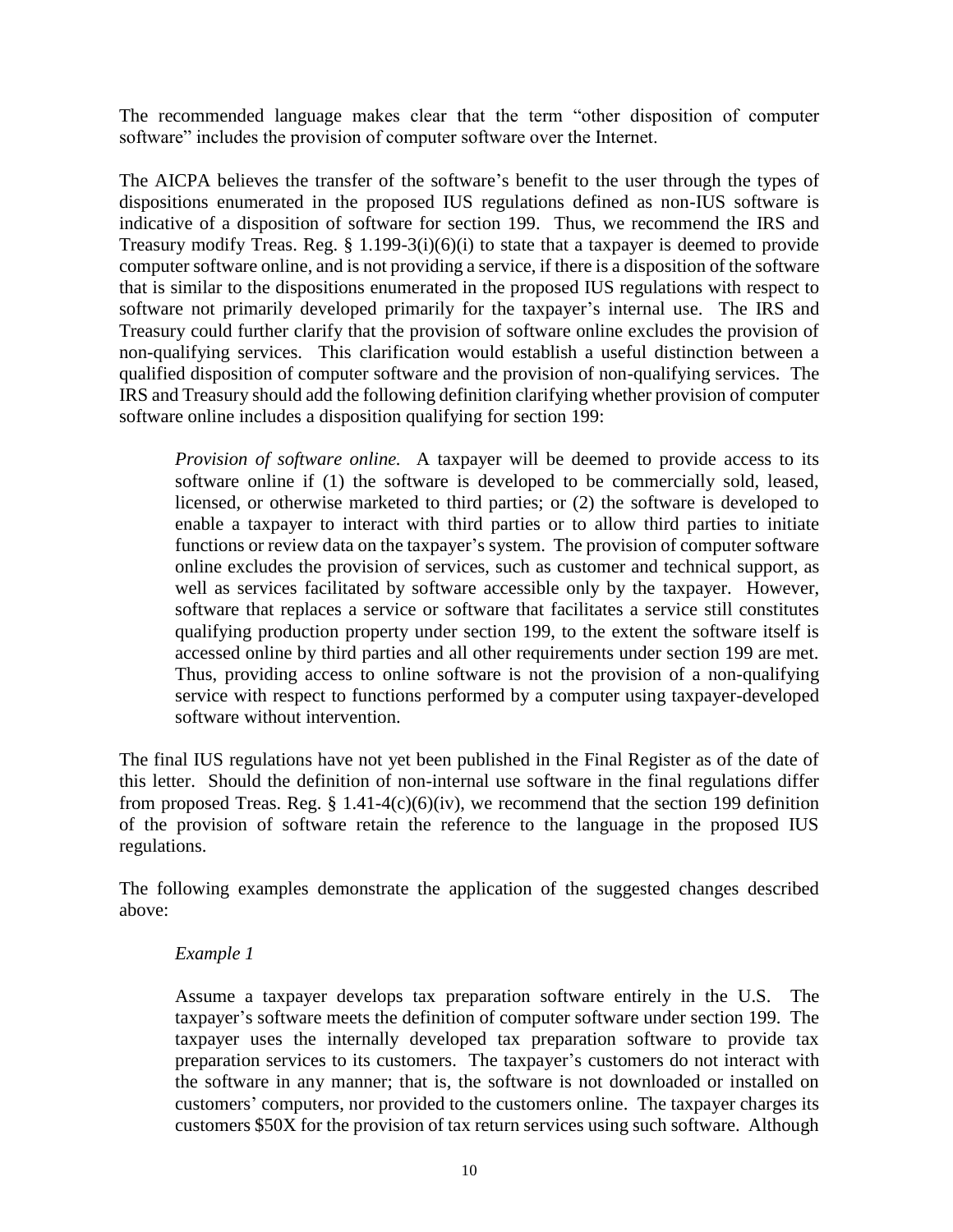the tax preparation software facilitates the provision of such services to taxpayer's customers, there is no disposition of computer software to customers. Accordingly, the \$50X of gross receipts generated by the taxpayer are attributable only to the provision of services, and therefore are not DPGR.

# *Example 2*

Assume a taxpayer develops tax preparation software entirely in the U.S. The taxpayer's software meets the definition of computer software under section 199. In contrast to Example 1, the taxpayer allows its clients to prepare their own tax returns using the taxpayer's tax preparation software. The tax preparation software is provided via online access only. The taxpayer charges its customers a fee of \$50X to use the online tax preparation software. The taxpayer offers no other goods or services in connection with the online tax preparation software. Assume the definition of "other disposition of computer software" under Treas. Reg. § 1.199-3(i)(6)(i) of this section is expanded to specifically include the provision of computer software online. Further, the software in this example is considered non-internal use software under proposed Treas. Reg. § 1.41-4(c)(6)(iv), as it is developed for commercial sale, lease, licensing, or otherwise marketing to third parties. In this case, the taxpayer's \$50X are gross receipts derived from a qualifying disposition of computer software. Accordingly, taxpayer's \$50X of gross receipts generated by the taxpayer are attributable to the disposition of computer software, and therefore constitute DPGR.

We believe these suggested regulatory modifications will alleviate the concern that eliminating the regulatory distinction between the means of software disposition will lead to a blurred line between receipts from qualifying disposition of computer software versus provision of services. The modifications will reduce future controversies and the amount of taxpayer and IRS resources required for such disputes.

# **B. Add a Safe Harbor to the Regulations for Allocating Gross Receipts Related to Software Versus Receipts from Non-Qualifying Services.**

# Analysis

Many taxpayers offer customers a combination of software and services for a single price. Since services generally do not give rise to DPGR, taxpayers must allocate their gross receipts between the qualifying portion attributable to the software disposition and the non-qualifying portion attributable to services (or other non-qualifying benefits/rights provided to the customer).

Under Treas. Reg. § 1.199-3(d)(1), a taxpayer may determine whether gross receipts qualify as DPGR on an item by item basis using any reasonable method based on all of the facts and circumstances. Further, the preamble to the section 199 regulations provides that taxpayers may rely on section 482 principles in determining its qualifying amount of gross receipts.<sup>28</sup> These facts and circumstances-type determinations are time consuming and expensive for taxpayers, and represent a significant source of controversy during IRS examinations.

 $\overline{a}$ <sup>28</sup> REG–105847–05.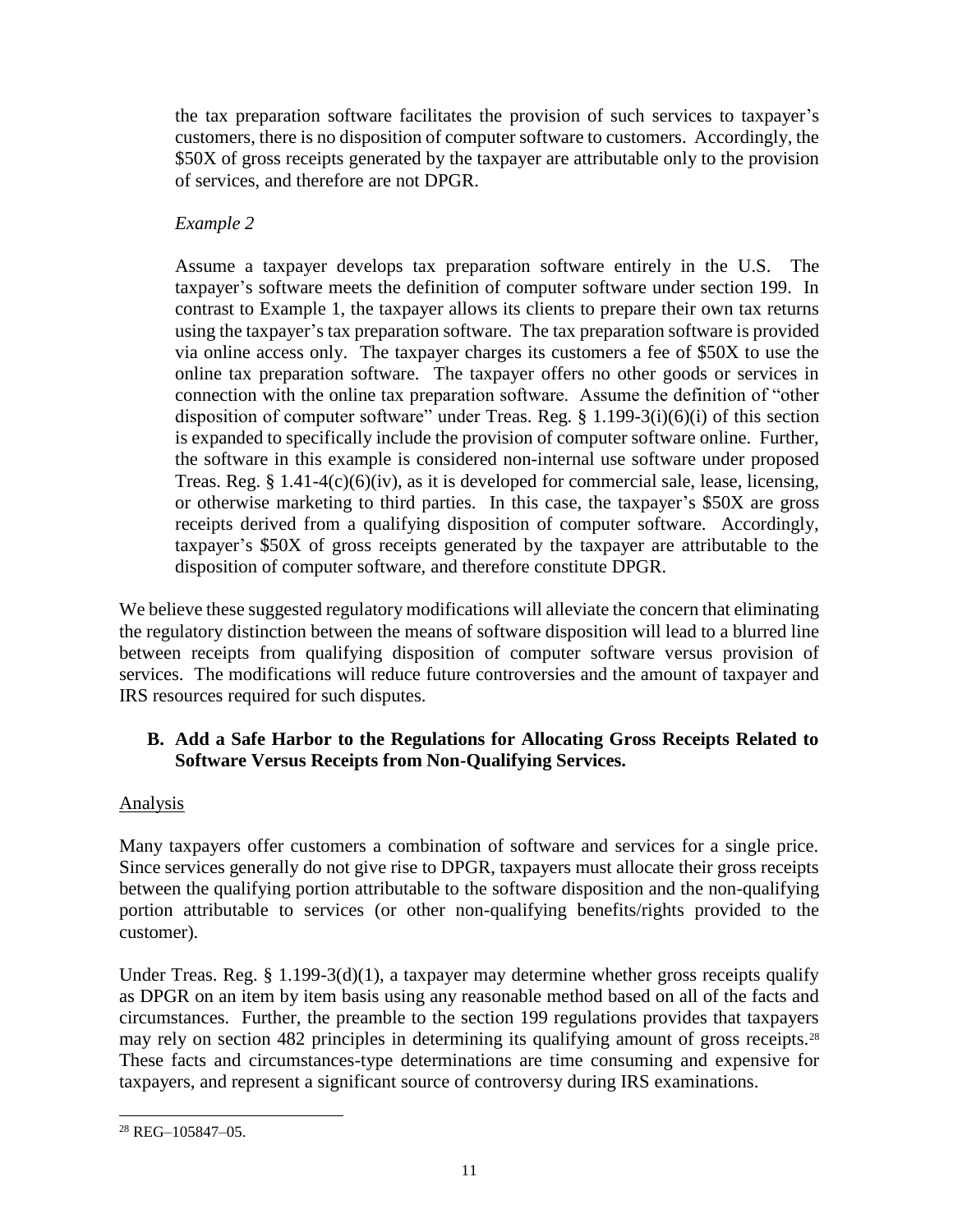### Recommendations

To reduce the level of controversy, as well as the burden of the allocation computations for taxpayers, the AICPA recommends that, where such an allocation of gross receipts is required, the IRS and Treasury add a safe harbor to the regulations providing a method for allocating gross receipts between gross receipts related to the software disposition and gross receipts related to non-qualifying services.

The AICPA is aware that in establishing a safe harbor to allocate gross receipts, no single method will adequately capture every taxpayer's unique facts and circumstances. The AICPA suggests that the IRS and Treasury solicit suggestions from taxpayers in the preamble to the proposed regulations under section 199, related to computer software of an objective test that is widely applicable. In addition, we believe it is helpful for the IRS and Treasury to solicit feedback from industry groups for additional safe harbor suggestions.

Alternatively, the IRS and Treasury could propose a labor-based safe harbor (e.g., by comparing labor associated with developing software to labor associated with providing nonqualifying services/components) or a fixed percentage safe harbor for allocating a portion of the taxpayer's gross receipts to the software disposition component of the transaction.

We believe implementing a safe harbor for taxpayers to allocate gross receipts between qualifying software dispositions and non-qualifying services is critical for simplification of administration and will reduce future controversies between taxpayers and the IRS and the undue burden of a facts and circumstances allocation methodology.

# **III. Conclusion**

The AICPA believes the current regulations for determining qualified gross receipts for section 199 purposes makes an unjustified distinction in the qualification of gross receipts from the disposition of computer software as DPGR based on the means of software disposition. There is no such distinction in the statute. This distinction operates to deny a section 199 deduction to taxpayers developing certain software, which we believe is inconsistent with the broad language and intent of section 199. Therefore, we recommend that the IRS and Treasury eliminate the current regulations that distinguish between software provided in a tangible medium, through download or online.

Qualification of receipts as DPGR should not depend on the type of disposition of computer software since there is no such distinction in the statute. The regulations should clarify that gross receipts derived from a disposition of software online is included in DPGR. To prevent gross receipts from services from being included in the definition of DPGR, the IRS and Treasury can specify when a transaction between a taxpayer and software user includes a qualifying disposition, versus merely the provision of non-qualifying services, based on whether the transaction includes a disposition enumerated in the proposed IUS regulations with respect to software that is not primarily for internal use.

In addition, to simplify the determination of DPGR from the disposition of software versus provision of services, the AICPA recommends that, where such an allocation of gross receipts